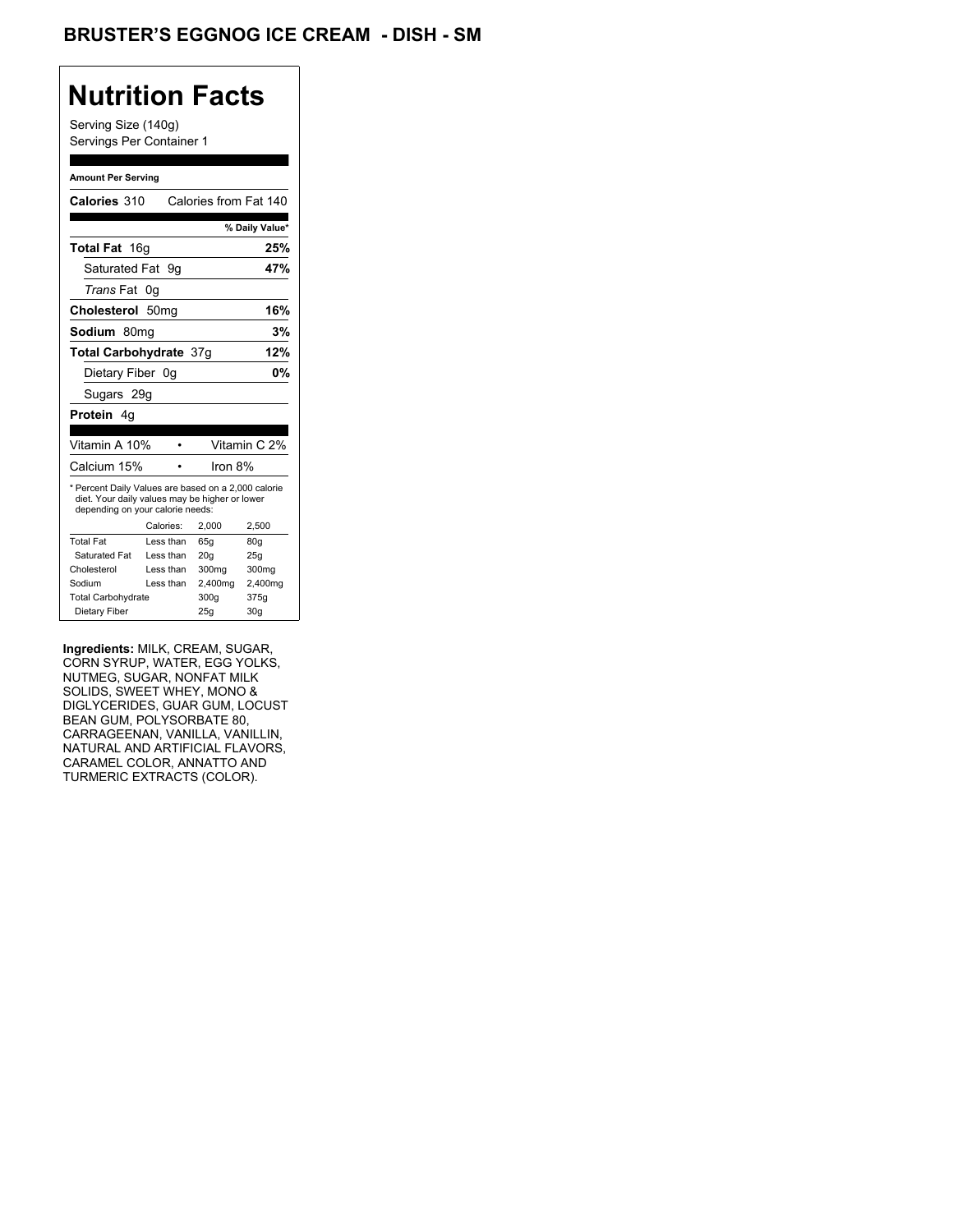### BRUSTER'S EGGNOG ICE CREAM - DISH - REG

## Nutrition Facts

Serving Size (210g) Servings Per Container 1

#### Amount Per Serving

| Calories 460                                                                                                                              |           | Calories from Fat 220 |                 |
|-------------------------------------------------------------------------------------------------------------------------------------------|-----------|-----------------------|-----------------|
|                                                                                                                                           |           |                       | % Daily Value*  |
| Total Fat 24q                                                                                                                             |           |                       | 37%             |
| Saturated Fat 14g                                                                                                                         |           |                       | 70%             |
| Trans Fat                                                                                                                                 | 0g        |                       |                 |
| Cholesterol 75mg                                                                                                                          |           |                       | 24%             |
| Sodium 120mg                                                                                                                              |           |                       | 5%              |
| Total Carbohydrate 55g                                                                                                                    |           |                       | 18%             |
| Dietary Fiber 0g                                                                                                                          |           |                       | 0%              |
| Sugars 43g                                                                                                                                |           |                       |                 |
| Protein<br>6q                                                                                                                             |           |                       |                 |
|                                                                                                                                           |           |                       |                 |
| Vitamin A 15%                                                                                                                             |           |                       | Vitamin C 4%    |
| Calcium 20%                                                                                                                               |           | Iron 10%              |                 |
| * Percent Daily Values are based on a 2,000 calorie<br>diet. Your daily values may be higher or lower<br>depending on your calorie needs: |           |                       |                 |
|                                                                                                                                           | Calories: | 2.000                 | 2.500           |
| <b>Total Fat</b>                                                                                                                          | Less than | 65q                   | 80q             |
| Saturated Fat                                                                                                                             | Less than | 20 <sub>g</sub>       | 25g             |
| Cholesterol                                                                                                                               | Less than | 300mg                 | 300mg           |
| Sodium                                                                                                                                    | Less than | 2,400mg               | 2,400mg         |
| <b>Total Carbohydrate</b>                                                                                                                 |           | 300q                  | 375g            |
| Dietary Fiber                                                                                                                             |           | 25g                   | 30 <sub>q</sub> |

Ingredients: MILK, CREAM, SUGAR, CORN SYRUP, WATER, EGG YOLKS, NUTMEG, SUGAR, NONFAT MILK SOLIDS, SWEET WHEY, MONO & DIGLYCERIDES, GUAR GUM, LOCUST BEAN GUM, POLYSORBATE 80, CARRAGEENAN, VANILLA, VANILLIN, NATURAL AND ARTIFICIAL FLAVORS, CARAMEL COLOR, ANNATTO AND TURMERIC EXTRACTS (COLOR).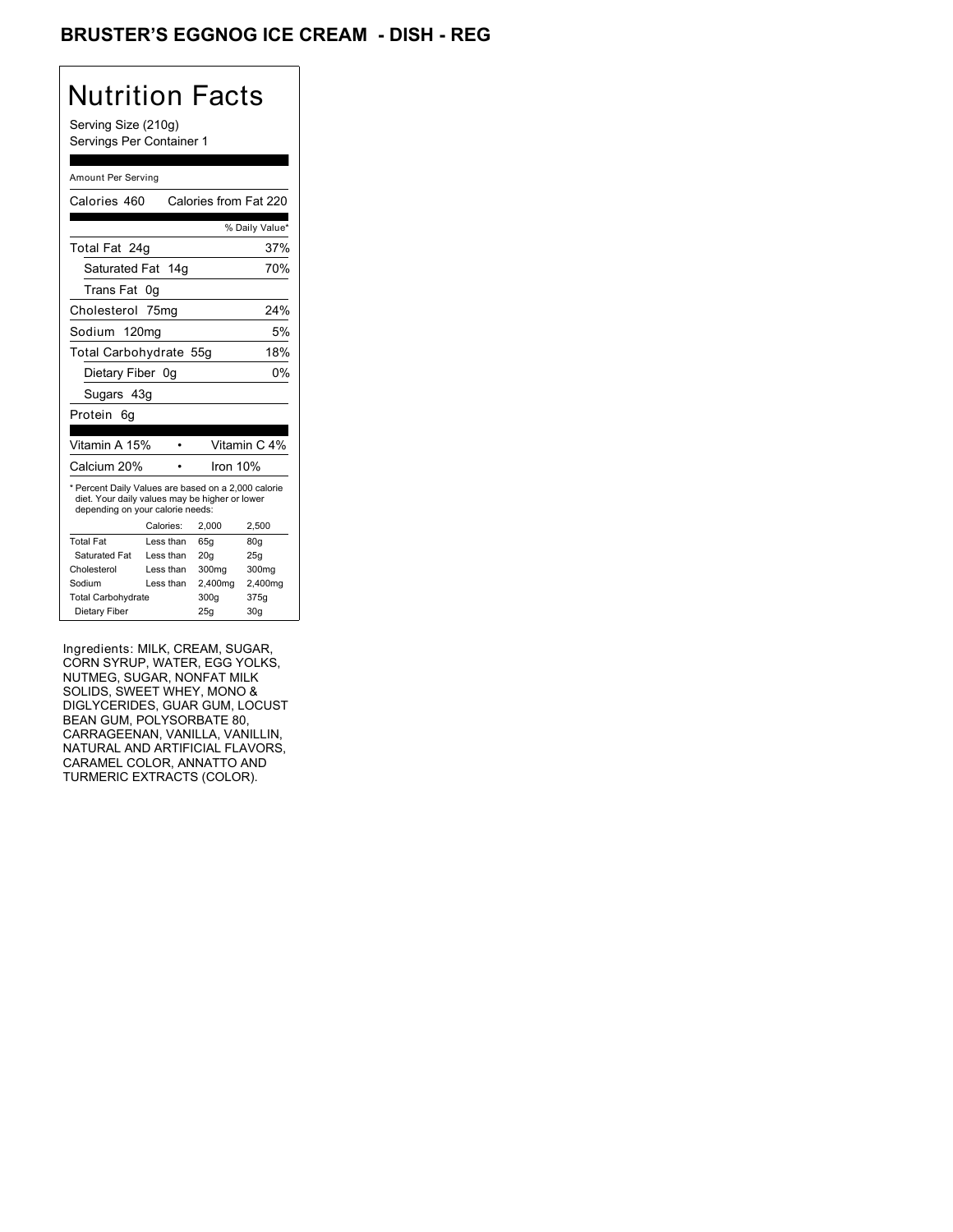### BRUSTER'S EGGNOG ICE CREAM - DISH <mark>- LG</mark>

## Nutrition Facts

Serving Size (280g) Servings Per Container 1

#### Amount Per Serving

| Calories 620                                                                                                                              |                  | Calories from Fat 290 |                 |
|-------------------------------------------------------------------------------------------------------------------------------------------|------------------|-----------------------|-----------------|
|                                                                                                                                           |                  |                       | % Daily Value*  |
| Total Fat 32g                                                                                                                             |                  |                       | 49%             |
| Saturated Fat                                                                                                                             | 19q              |                       | 93%             |
| Trans Fat                                                                                                                                 | 0g               |                       |                 |
| Cholesterol                                                                                                                               | 95 <sub>mq</sub> |                       | 32%             |
| Sodium 160mg                                                                                                                              |                  |                       | 7%              |
| Total Carbohydrate 74g                                                                                                                    |                  |                       | 25%             |
| Dietary Fiber 0g                                                                                                                          |                  |                       | 0%              |
| Sugars 57g                                                                                                                                |                  |                       |                 |
| Protein<br>8q                                                                                                                             |                  |                       |                 |
|                                                                                                                                           |                  |                       |                 |
| Vitamin A 20%                                                                                                                             |                  |                       | Vitamin C 6%    |
| Calcium 25%                                                                                                                               |                  | Iron 15%              |                 |
| * Percent Daily Values are based on a 2,000 calorie<br>diet. Your daily values may be higher or lower<br>depending on your calorie needs: |                  |                       |                 |
|                                                                                                                                           | Calories:        | 2,000                 | 2.500           |
| <b>Total Fat</b>                                                                                                                          | Less than        | 65q                   | 80q             |
| Saturated Fat                                                                                                                             | Less than        | 20q                   | 25g             |
| Cholesterol                                                                                                                               | Less than        | 300mg                 | 300mg           |
| Sodium                                                                                                                                    | Less than        | 2,400mg               | 2,400mg         |
| <b>Total Carbohydrate</b>                                                                                                                 |                  | 300q                  | 375g            |
| Dietary Fiber                                                                                                                             |                  | 25g                   | 30 <sub>g</sub> |

Ingredients: MILK, CREAM, SUGAR, CORN SYRUP, WATER, EGG YOLKS, NUTMEG, SUGAR, NONFAT MILK SOLIDS, SWEET WHEY, MONO & DIGLYCERIDES, GUAR GUM, LOCUST BEAN GUM, POLYSORBATE 80, CARRAGEENAN, VANILLA, VANILLIN, NATURAL AND ARTIFICIAL FLAVORS, CARAMEL COLOR, ANNATTO AND TURMERIC EXTRACTS (COLOR).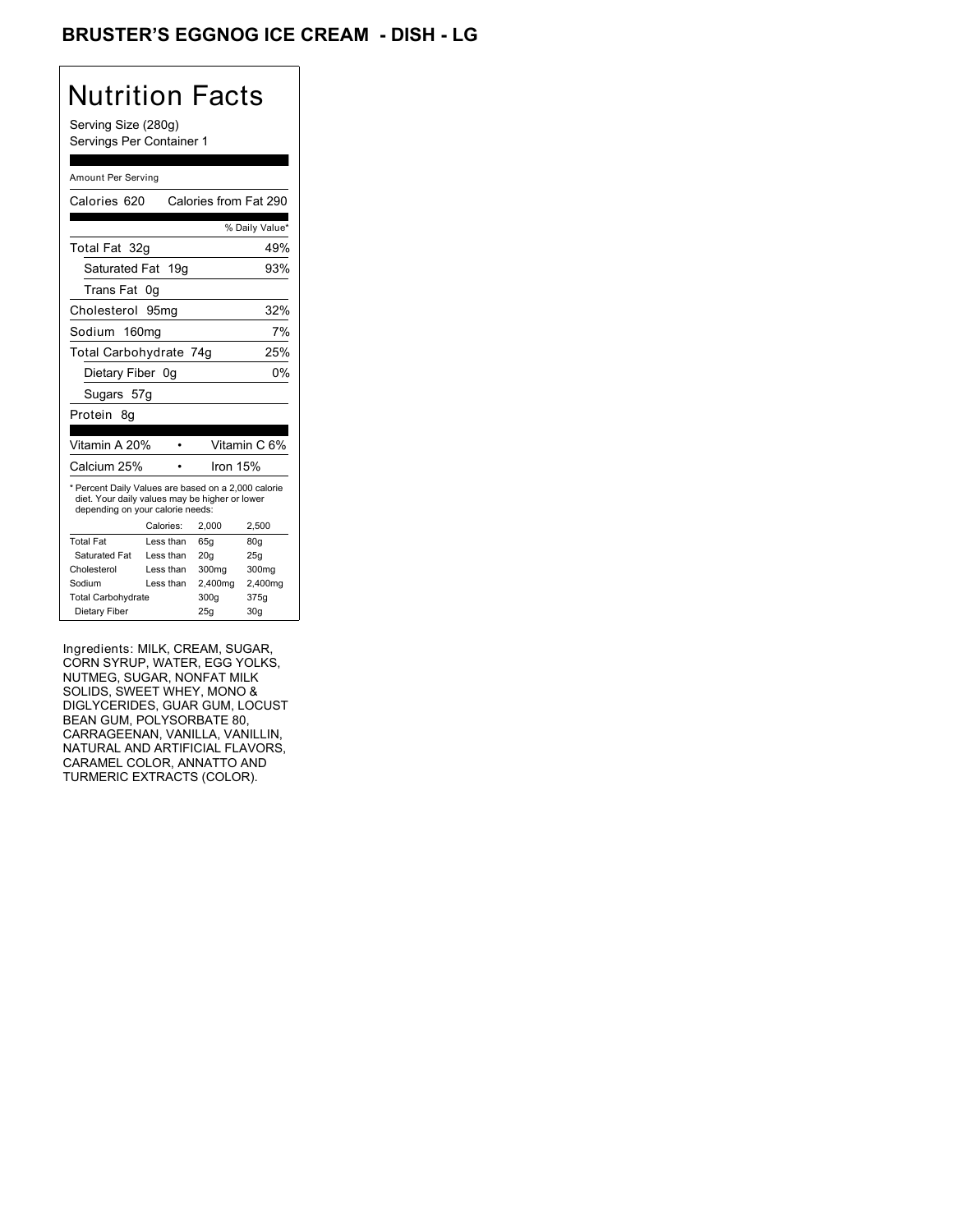### BRUSTER'S EGGNOG ICE CREAM - SUGAR CONE - SM

# Nutrition Facts

Serving Size (153g) Servings Per Container 1

#### Amount Per Serving

| Calories 360           | Calories from Fat 150                               |
|------------------------|-----------------------------------------------------|
|                        | % Daily Value*                                      |
| Total Fat 16g          | 25%                                                 |
| Saturated Fat 9g       | 47%                                                 |
| Trans Fat 0q           |                                                     |
| Cholesterol 50mg       | 16%                                                 |
| Sodium 100mg           | 4%                                                  |
| Total Carbohydrate 49g | 16%                                                 |
| Dietary Fiber 0g       | 0%                                                  |
| Sugars 32g             |                                                     |
| Protein 5q             |                                                     |
| Vitamin A 10%          | Vitamin C 2%                                        |
| Calcium 15%            | Iron 10%                                            |
| diet.                  | * Percent Daily Values are based on a 2,000 calorie |

Ingredients: MILK, CREAM, SUGAR, CORN SYRUP, WATER, EGG YOLKS, NUTMEG, SUGAR, NONFAT MILK SOLIDS, SWEET WHEY, MONO & DIGLYCERIDES, GUAR GUM, LOCUST BEAN GUM, POLYSORBATE 80, CARRAGEENAN, VANILLA, VANILLIN, NATURAL AND ARTIFICIAL FLAVORS, CARAMEL COLOR, ANNATTO AND TURMERIC EXTRACTS (COLOR). SUGAR CONE: ENRICHED WHEAT FLOUR (ENRICHED WITH NIACIN, REDUCED IRON, THIAMIN MONONITRATE, RIBOFLAVIN, FOLIC ACID), TAPIOCA FLOUR, SUGAR, VEGETABLE SHORTENING (SOYBEAN AND/OR CANOLA OIL, MODIFIED PALM OIL, SOY LECITHIN, AND/OR PARTIALLY HYDROGENATED SOYBEAN OIL), OAT FIBER AND/OR VEGETABLE FIBER, SALT, CARAMEL COLOR, ARTIFICIAL FLAVOR, SOY LECITHIN.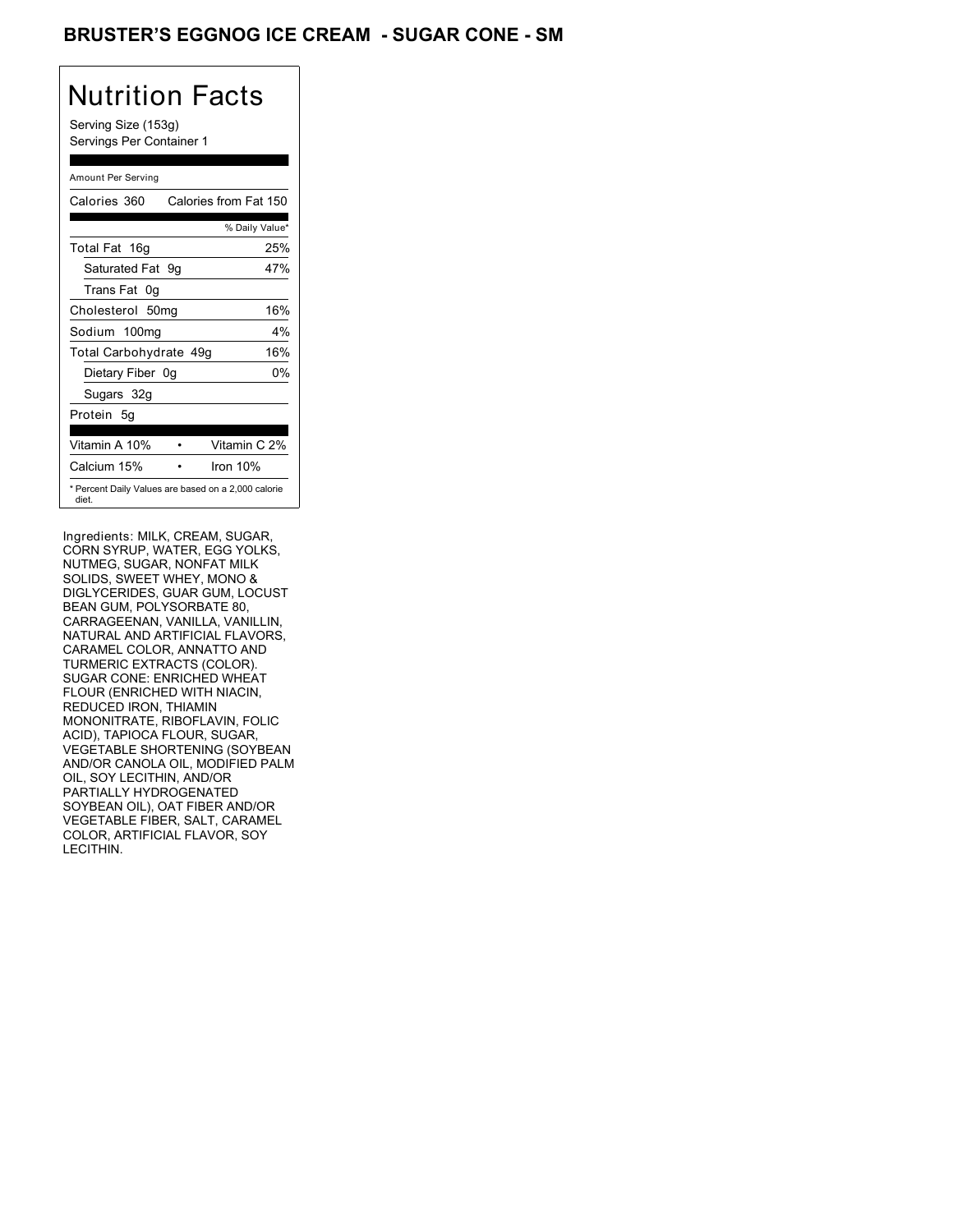### BRUSTER'S EGGNOG ICE CREAM - SUGAR CONE - REG

## Nutrition Facts

Serving Size (223g) Servings Per Container 1

#### Amount Per Serving

| Calories 510                                                 | Calories from Fat 220 |
|--------------------------------------------------------------|-----------------------|
|                                                              | % Daily Value*        |
| Total Fat 24g                                                | 37%                   |
| Saturated Fat 14g                                            | 70%                   |
| Trans Fat 0q                                                 |                       |
| Cholesterol 75mg                                             | 24%                   |
| Sodium 140mg                                                 | 6%                    |
| Total Carbohydrate 67g                                       | 22%                   |
| Dietary Fiber 0g                                             | 0%                    |
| Sugars 46g                                                   |                       |
| Protein 7q                                                   |                       |
| Vitamin A 15%                                                | Vitamin C 4%          |
| Calcium 20%                                                  | Iron $15%$            |
| * Percent Daily Values are based on a 2,000 calorie<br>diet. |                       |

Ingredients: MILK, CREAM, SUGAR, CORN SYRUP, WATER, EGG YOLKS, NUTMEG, SUGAR, NONFAT MILK SOLIDS, SWEET WHEY, MONO & DIGLYCERIDES, GUAR GUM, LOCUST BEAN GUM, POLYSORBATE 80, CARRAGEENAN, VANILLA, VANILLIN, NATURAL AND ARTIFICIAL FLAVORS, CARAMEL COLOR, ANNATTO AND TURMERIC EXTRACTS (COLOR). SUGAR CONE: ENRICHED WHEAT FLOUR (ENRICHED WITH NIACIN, REDUCED IRON, THIAMIN MONONITRATE, RIBOFLAVIN, FOLIC ACID), TAPIOCA FLOUR, SUGAR, VEGETABLE SHORTENING (SOYBEAN AND/OR CANOLA OIL, MODIFIED PALM OIL, SOY LECITHIN, AND/OR PARTIALLY HYDROGENATED SOYBEAN OIL), OAT FIBER AND/OR VEGETABLE FIBER, SALT, CARAMEL COLOR, ARTIFICIAL FLAVOR, SOY LECITHIN.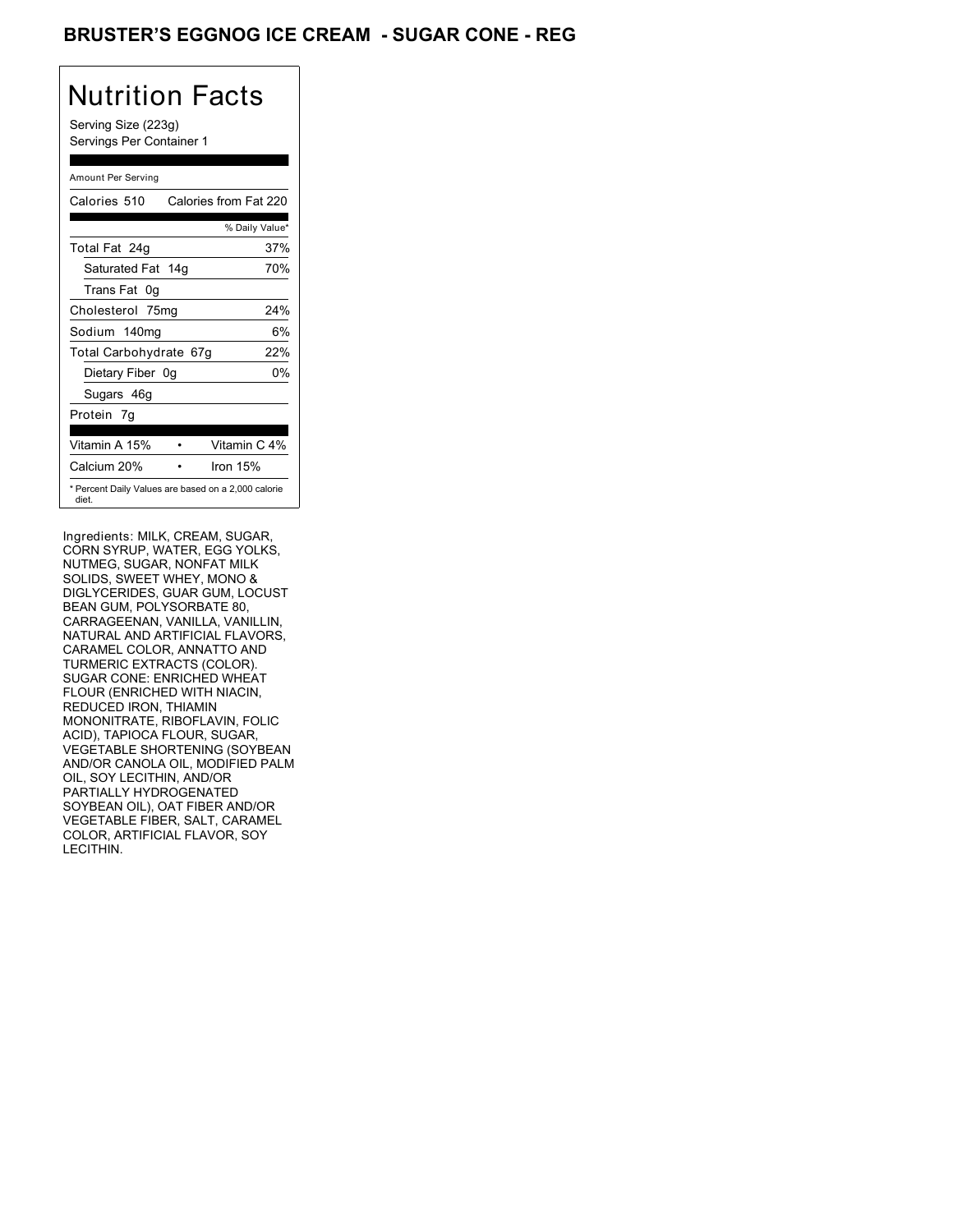### BRUSTER'S EGGNOG ICE CREAM - SUGAR CONE - LG

# Nutrition Facts

Serving Size (293g) Servings Per Container 1

#### Amount Per Serving

| Calories 670           | Calories from Fat 290                               |
|------------------------|-----------------------------------------------------|
|                        | % Daily Value*                                      |
| Total Fat 32g          | 50%                                                 |
| Saturated Fat 19g      | 93%                                                 |
| Trans Fat 0q           |                                                     |
| Cholesterol 95mg       | 32%                                                 |
| Sodium 180mg           | 7%                                                  |
| Total Carbohydrate 86g | 29%                                                 |
| Dietary Fiber 0g       | 0%                                                  |
| Sugars 60g             |                                                     |
| Protein 9q             |                                                     |
|                        |                                                     |
| Vitamin A 20%          | Vitamin C 6%                                        |
| Calcium 30%            | Iron $20%$                                          |
| diet.                  | * Percent Daily Values are based on a 2,000 calorie |

Ingredients: MILK, CREAM, SUGAR, CORN SYRUP, WATER, EGG YOLKS, NUTMEG, SUGAR, NONFAT MILK SOLIDS, SWEET WHEY, MONO & DIGLYCERIDES, GUAR GUM, LOCUST BEAN GUM, POLYSORBATE 80, CARRAGEENAN, VANILLA, VANILLIN, NATURAL AND ARTIFICIAL FLAVORS, CARAMEL COLOR, ANNATTO AND TURMERIC EXTRACTS (COLOR). SUGAR CONE: ENRICHED WHEAT FLOUR (ENRICHED WITH NIACIN, REDUCED IRON, THIAMIN MONONITRATE, RIBOFLAVIN, FOLIC ACID), TAPIOCA FLOUR, SUGAR, VEGETABLE SHORTENING (SOYBEAN AND/OR CANOLA OIL, MODIFIED PALM OIL, SOY LECITHIN, AND/OR PARTIALLY HYDROGENATED SOYBEAN OIL), OAT FIBER AND/OR VEGETABLE FIBER, SALT, CARAMEL COLOR, ARTIFICIAL FLAVOR, SOY LECITHIN.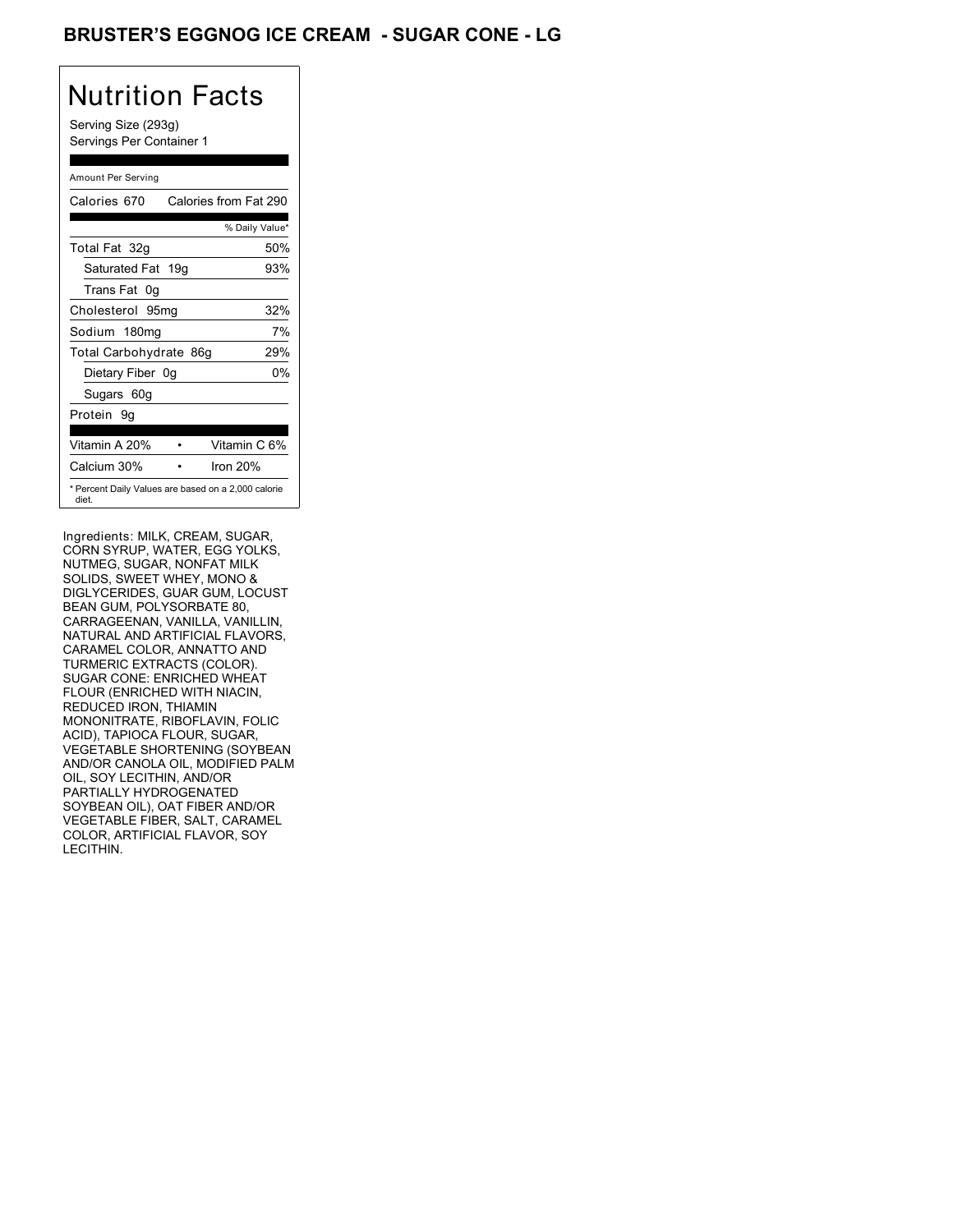### BRUSTER'S EGGNOG ICE CREAM **- CAKE CONE - SM**

## Nutrition Facts

Serving Size (146g) Servings Per Container 1

#### Amount Per Serving

| Calories 330           | Calories from Fat 150                               |
|------------------------|-----------------------------------------------------|
|                        | % Daily Value*                                      |
| Total Fat 16g          | 25%                                                 |
| Saturated Fat 9q       | 47%                                                 |
| Trans Fat 0q           |                                                     |
| Cholesterol 50mg       | 16%                                                 |
| Sodium 90mq            | $4\%$                                               |
| Total Carbohydrate 42g | 14%                                                 |
| Dietary Fiber 0g       | 0%                                                  |
| Sugars 29g             |                                                     |
| Protein 5g             |                                                     |
| Vitamin A 10%          | Vitamin C 2%                                        |
| Calcium 15%            | Iron 10%                                            |
| diet.                  | * Percent Daily Values are based on a 2,000 calorie |

Ingredients: MILK, CREAM, SUGAR, CORN SYRUP, WATER, EGG YOLKS, NUTMEG, SUGAR, NONFAT MILK SOLIDS, SWEET WHEY, MONO & DIGLYCERIDES, GUAR GUM, LOCUST BEAN GUM, POLYSORBATE 80, CARRAGEENAN, VANILLA, VANILLIN, NATURAL AND ARTIFICIAL FLAVORS, CARAMEL COLOR, ANNATTO AND TURMERIC EXTRACTS (COLOR). CAKE CONE: ENRICHED WHEAT FLOUR (ENRICHED WITH NIACIN, REDUCED IRON, THIAMIN MONONITRATE, RIBOFLAVIN, FOLIC ACID), TAPIOCA FLOUR, SUGAR, VEGETABLE OIL SHORTENING (SOYBEAN AND/OR CANOLA OIL, MODIFIED PALM OIL, SOY LECITHIN, AND/OR PARTIALLY HYDROGENATED SOYBEAN OIL), LEAVENING (SODIUM BICARBONATE, AMMONIUM BICARBONATE), SALT, NATURAL FLAVOR, ANNATTO (VEGETABLE COLOR).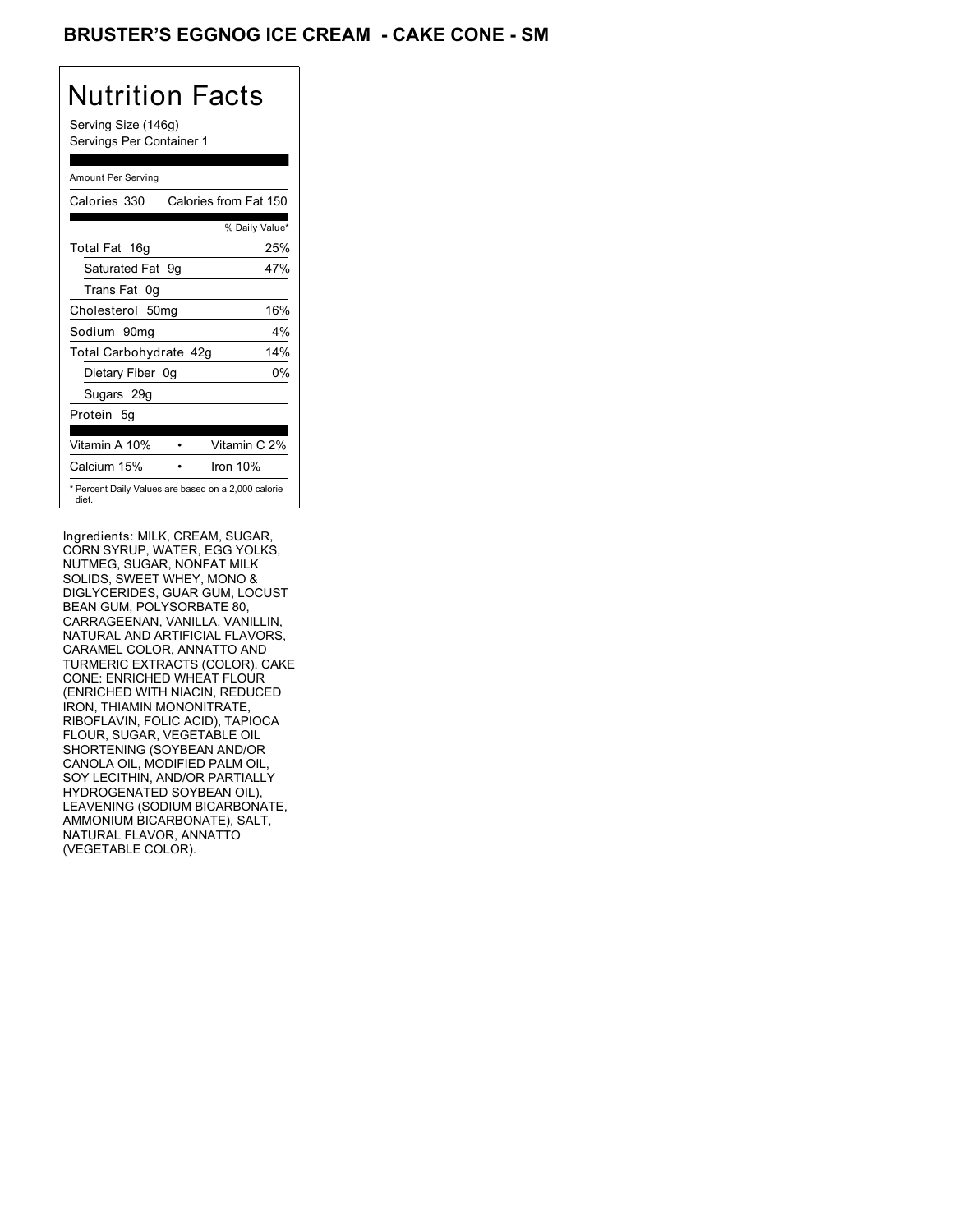### BRUSTER'S EGGNOG ICE CREAM **- CAKE CONE - REG**

# Nutrition Facts

Serving Size (216g) Servings Per Container 1

#### Amount Per Serving

| Calories 480           | Calories from Fat 220                               |
|------------------------|-----------------------------------------------------|
|                        | % Daily Value*                                      |
| Total Fat 24g          | 37%                                                 |
| Saturated Fat 14g      | 70%                                                 |
| Trans Fat 0g           |                                                     |
| Cholesterol 75mg       | 24%                                                 |
| Sodium 130mg           | 5%                                                  |
| Total Carbohydrate 60g | 20%                                                 |
| Dietary Fiber 0g       | 0%                                                  |
| Sugars 43g             |                                                     |
| Protein 7q             |                                                     |
| Vitamin A 15%          | Vitamin C 4%                                        |
| Calcium 20%            | Iron 15%                                            |
| diet.                  | * Percent Daily Values are based on a 2,000 calorie |

Ingredients: MILK, CREAM, SUGAR, CORN SYRUP, WATER, EGG YOLKS, NUTMEG, SUGAR, NONFAT MILK SOLIDS, SWEET WHEY, MONO & DIGLYCERIDES, GUAR GUM, LOCUST BEAN GUM, POLYSORBATE 80, CARRAGEENAN, VANILLA, VANILLIN, NATURAL AND ARTIFICIAL FLAVORS, CARAMEL COLOR, ANNATTO AND TURMERIC EXTRACTS (COLOR). CAKE CONE: ENRICHED WHEAT FLOUR (ENRICHED WITH NIACIN, REDUCED IRON, THIAMIN MONONITRATE, RIBOFLAVIN, FOLIC ACID), TAPIOCA FLOUR, SUGAR, VEGETABLE OIL SHORTENING (SOYBEAN AND/OR CANOLA OIL, MODIFIED PALM OIL, SOY LECITHIN, AND/OR PARTIALLY HYDROGENATED SOYBEAN OIL), LEAVENING (SODIUM BICARBONATE, AMMONIUM BICARBONATE), SALT, NATURAL FLAVOR, ANNATTO (VEGETABLE COLOR).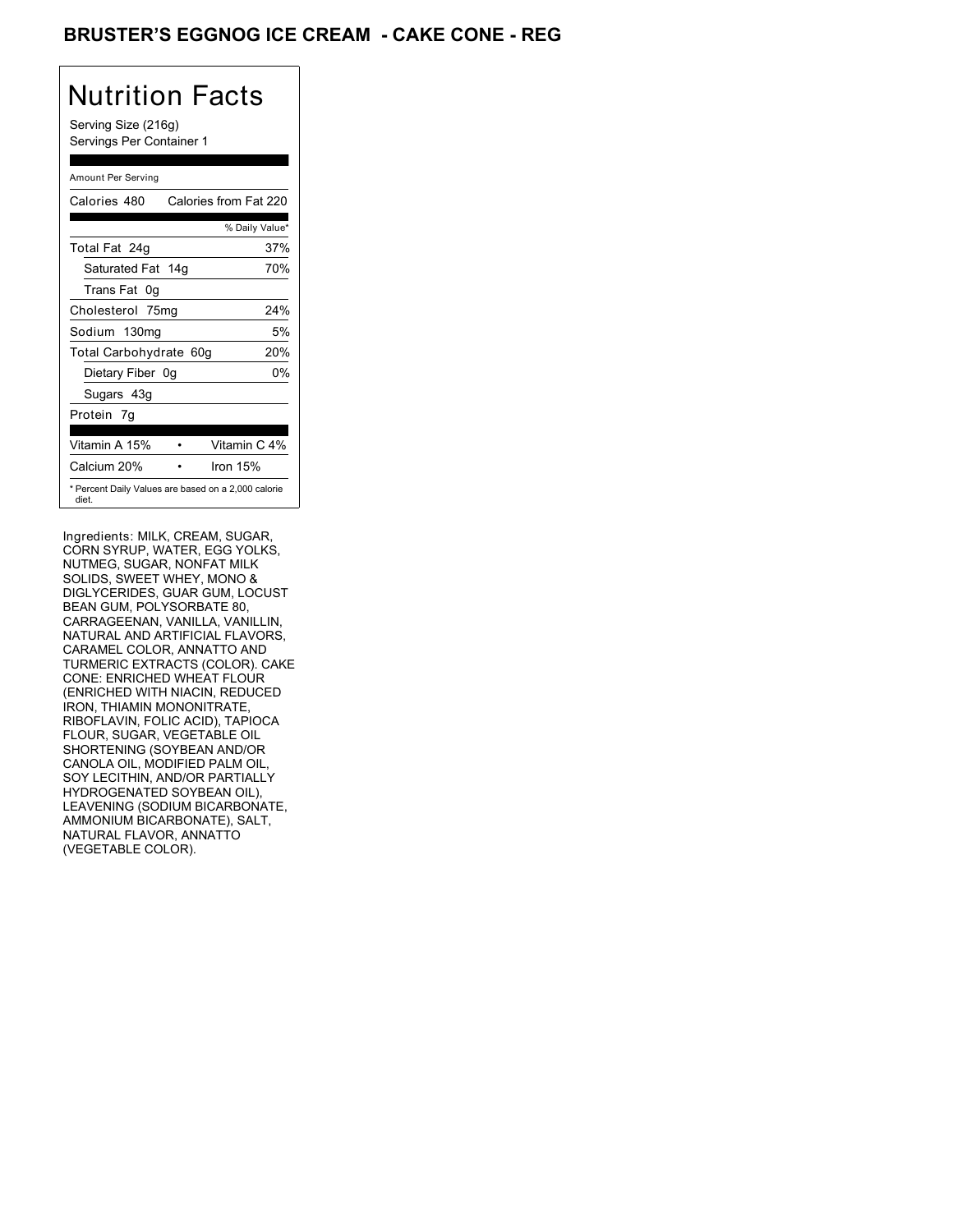### BRUSTER'S EGGNOG ICE CREAM **- CAKE CONE - LG**

## Nutrition Facts

Serving Size (286g) Servings Per Container 1

#### Amount Per Serving

| Calories 640           | Calories from Fat 290                               |
|------------------------|-----------------------------------------------------|
|                        | % Daily Value*                                      |
| Total Fat 32g          | 49%                                                 |
| Saturated Fat 19g      | 93%                                                 |
| Trans Fat 0q           |                                                     |
| Cholesterol 95mg       | 32%                                                 |
| Sodium 170mg           | 7%                                                  |
| Total Carbohydrate 79g | 26%                                                 |
| Dietary Fiber 0g       | 0%                                                  |
| Sugars 57g             |                                                     |
| Protein 9q             |                                                     |
| Vitamin A 20%          | Vitamin C 6%                                        |
| Calcium 25%            | Iron $20%$                                          |
| diet.                  | * Percent Daily Values are based on a 2,000 calorie |

Ingredients: MILK, CREAM, SUGAR, CORN SYRUP, WATER, EGG YOLKS, NUTMEG, SUGAR, NONFAT MILK SOLIDS, SWEET WHEY, MONO & DIGLYCERIDES, GUAR GUM, LOCUST BEAN GUM, POLYSORBATE 80, CARRAGEENAN, VANILLA, VANILLIN, NATURAL AND ARTIFICIAL FLAVORS, CARAMEL COLOR, ANNATTO AND TURMERIC EXTRACTS (COLOR). CAKE CONE: ENRICHED WHEAT FLOUR (ENRICHED WITH NIACIN, REDUCED IRON, THIAMIN MONONITRATE, RIBOFLAVIN, FOLIC ACID), TAPIOCA FLOUR, SUGAR, VEGETABLE OIL SHORTENING (SOYBEAN AND/OR CANOLA OIL, MODIFIED PALM OIL, SOY LECITHIN, AND/OR PARTIALLY HYDROGENATED SOYBEAN OIL), LEAVENING (SODIUM BICARBONATE, AMMONIUM BICARBONATE), SALT, NATURAL FLAVOR, ANNATTO (VEGETABLE COLOR).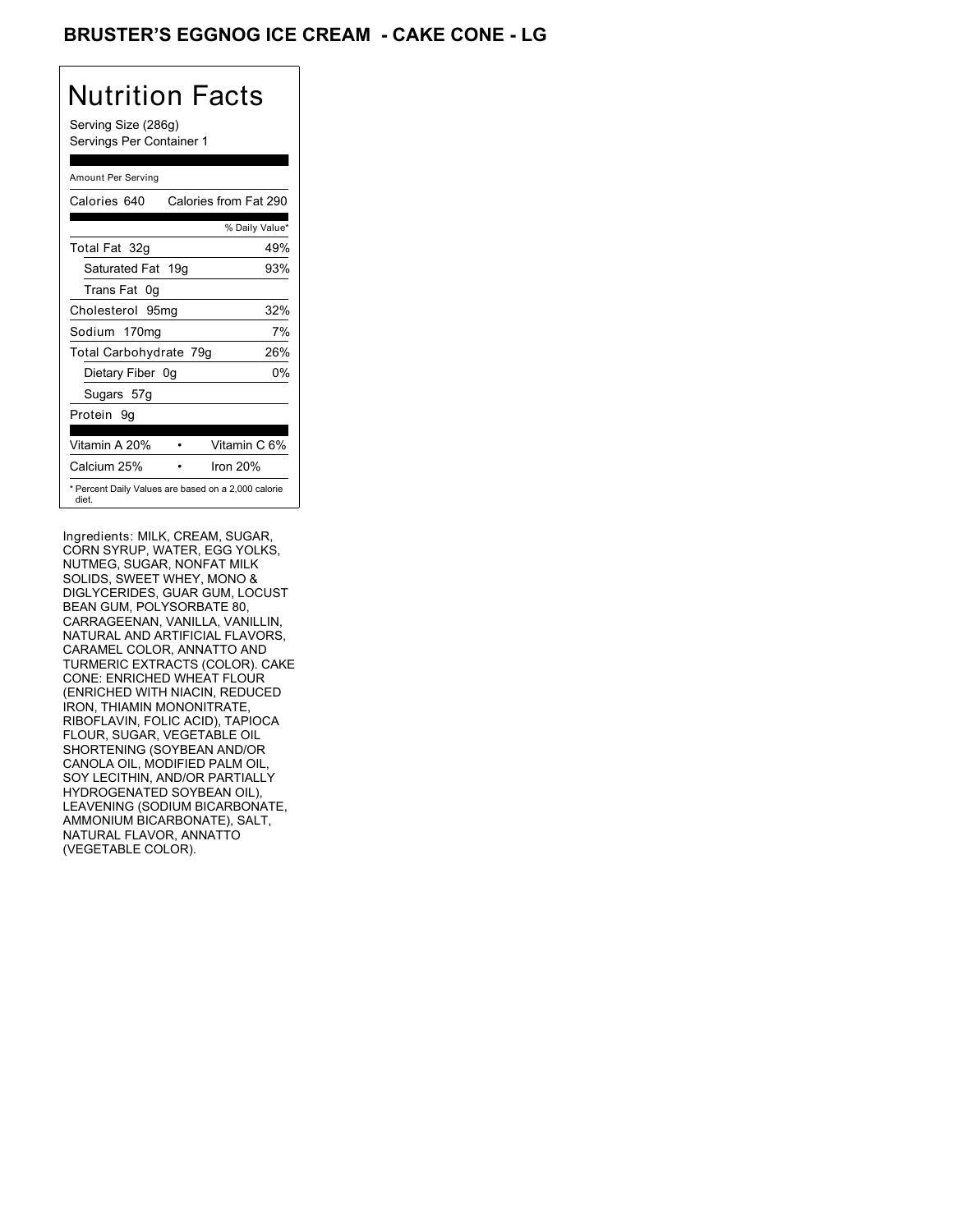### BRUSTER'S EGGNOG ICE CREAM - WAFFLE CONE - SM

## Nutrition Facts

Serving Size (170g) Servings Per Container 1

#### Amount Per Serving

| Calories 430                                                 | Calories from Fat 170 |
|--------------------------------------------------------------|-----------------------|
|                                                              | % Daily Value*        |
| Total Fat 19g                                                | 29%                   |
| Saturated Fat 10g                                            | 51%                   |
| Trans Fat 0q                                                 |                       |
| Cholesterol 55mg                                             | 19%                   |
| Sodium 80mg                                                  | 3%                    |
| Total Carbohydrate 60g                                       | 20%                   |
| Dietary Fiber 0g                                             | 0%                    |
| Sugars 39g                                                   |                       |
| Protein 6q                                                   |                       |
| Vitamin A 10%                                                | Vitamin C 2%          |
| Calcium 15%                                                  | Iron $10%$            |
| * Percent Daily Values are based on a 2,000 calorie<br>diet. |                       |

Ingredients: MILK, CREAM, SUGAR, CORN SYRUP, WATER, EGG YOLKS, NUTMEG, SUGAR, NONFAT MILK SOLIDS, SWEET WHEY, MONO & DIGLYCERIDES, GUAR GUM, LOCUST BEAN GUM, POLYSORBATE 80, CARRAGEENAN, VANILLA, VANILLIN, NATURAL AND ARTIFICIAL FLAVORS, CARAMEL COLOR, ANNATTO AND TURMERIC EXTRACTS (COLOR). WAFFLE CONE: ENRICHED BLEACHED WHEAT FLOUR (ENRICHED WITH NIACIN, REDUCED IRON, THIAMIN MONONITRATE, RIBOFLAVIN, FOLIC ACID), SUGAR, VEGETABLE SHORTENING (PARTIALLY HYDROGENATED SOYBEAN AND COTTONSEED OILS), WHOLE EGG, ARTIFICIAL FLAVOR (INCLUDING MALTODEXTRIN, MODIFIED CORNSTARCH, BUTTER, BUTTERMILK), DEXTROSE, SOY LECITHIN, ARTIFICIAL VANILLA FLAVOR.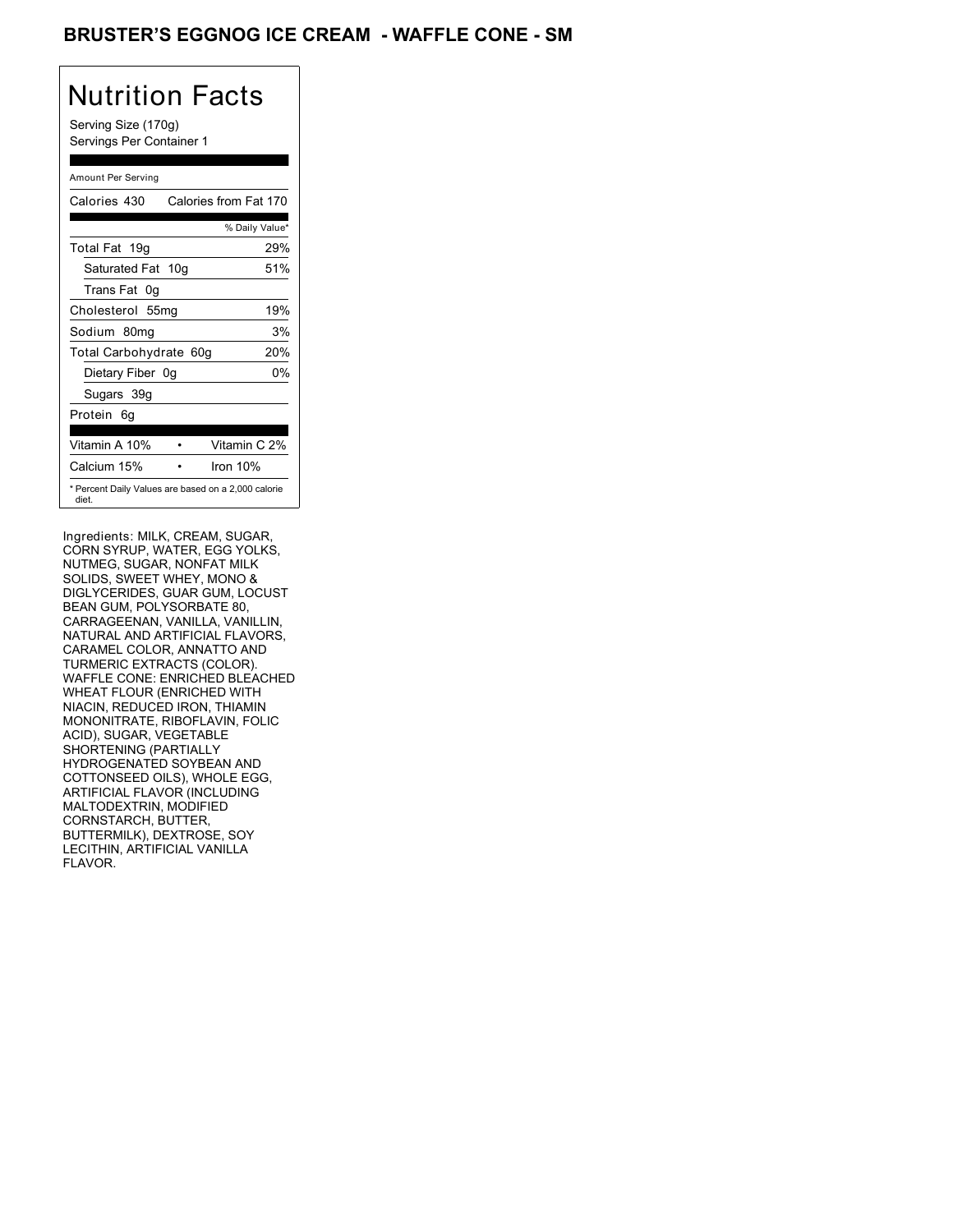### **BRUSTER'S EGGNOG ICE CREAM - WAFFLE CONE - REG**

## Nutrition Facts

Serving Size (240g) Servings Per Container 1

#### Amount Per Serving

| Calories 590           | Calories from Fat 240                               |
|------------------------|-----------------------------------------------------|
|                        | % Daily Value*                                      |
| Total Fat 27g          | 42%                                                 |
| Saturated Fat 15g      | 74%                                                 |
| Trans Fat 0q           |                                                     |
| Cholesterol 80mg       | 27%                                                 |
| Sodium 120mg           | 5%                                                  |
| Total Carbohydrate 78g | 26%                                                 |
| Dietary Fiber 0g       | 0%                                                  |
| Sugars 53g             |                                                     |
| Protein 8q             |                                                     |
|                        |                                                     |
| Vitamin A 15%          | Vitamin C 4%                                        |
| Calcium 20%            | Iron $15%$                                          |
| diet.                  | * Percent Daily Values are based on a 2,000 calorie |

Ingredients: MILK, CREAM, SUGAR, CORN SYRUP, WATER, EGG YOLKS, NUTMEG, SUGAR, NONFAT MILK SOLIDS, SWEET WHEY, MONO & DIGLYCERIDES, GUAR GUM, LOCUST BEAN GUM, POLYSORBATE 80, CARRAGEENAN, VANILLA, VANILLIN, NATURAL AND ARTIFICIAL FLAVORS, CARAMEL COLOR, ANNATTO AND TURMERIC EXTRACTS (COLOR). WAFFLE CONE: ENRICHED BLEACHED WHEAT FLOUR (ENRICHED WITH NIACIN, REDUCED IRON, THIAMIN MONONITRATE, RIBOFLAVIN, FOLIC ACID), SUGAR, VEGETABLE SHORTENING (PARTIALLY HYDROGENATED SOYBEAN AND COTTONSEED OILS), WHOLE EGG, ARTIFICIAL FLAVOR (INCLUDING MALTODEXTRIN, MODIFIED CORNSTARCH, BUTTER, BUTTERMILK), DEXTROSE, SOY LECITHIN, ARTIFICIAL VANILLA FLAVOR.